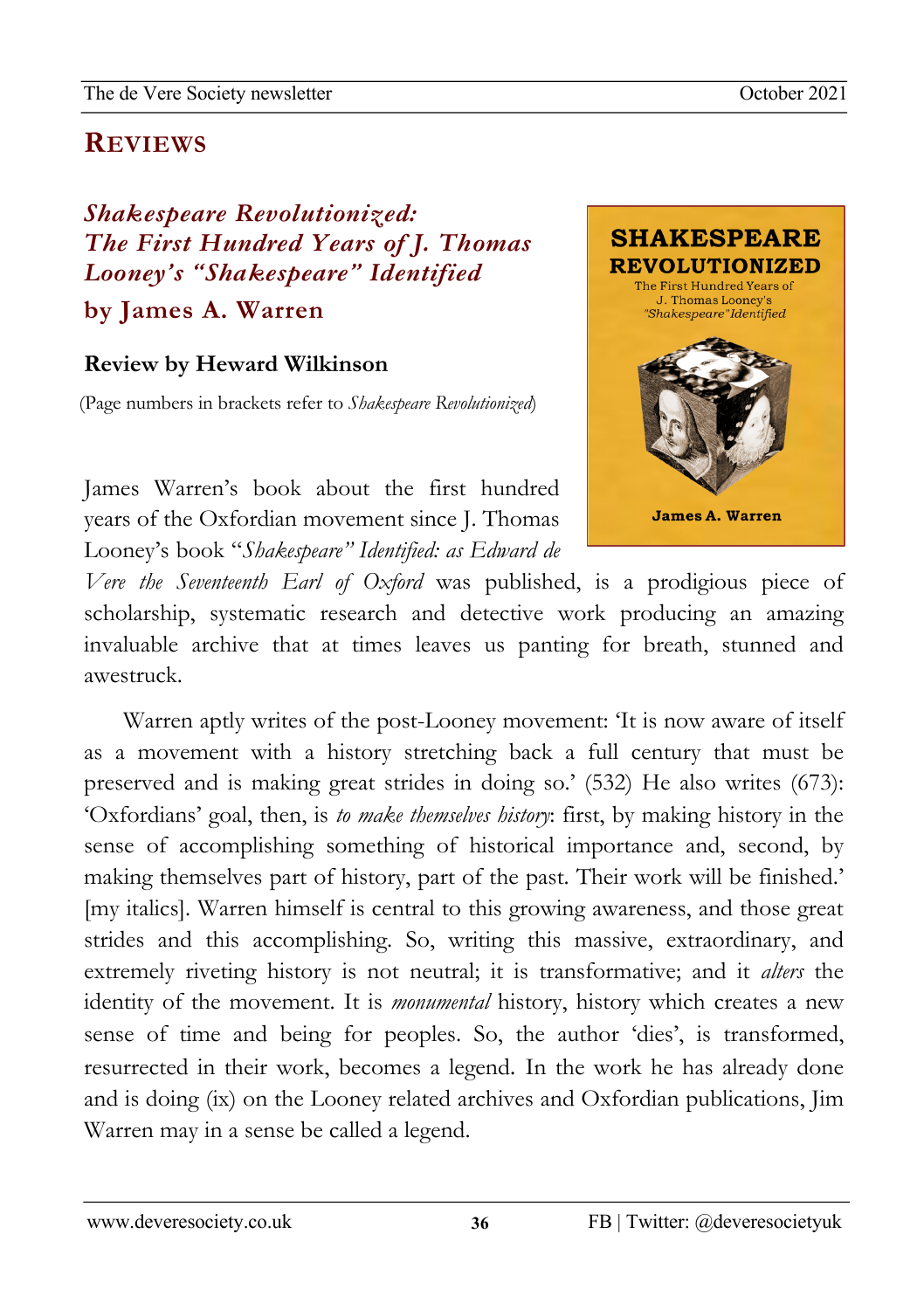02Apro Far from the post-modern being irrelevant to our tasks, then, Looney's newsletzter<br>1980 - Sterne Sterne Barnett, skriuwski politik<br>1980 - Sterne Barnett, skriuwski politik innovation was one of the greatest pieces of deconstruction of modern times, up there with Boswell's *Life of Dr Samuel Johnson* and the work of Warren's cherished Thomas Kuhn,<sup>1</sup> on scientific paradigm shifts. And this work of Warren's points towards the paradigm shift he is searching for, but in a way far more postmodern than he dreams.

It is extremely frustrating that I can do so little more than sketch his massive detailed *and yet always riveting* archival witness. One really needs to read and reread it, and get right into it, despite the size (784 pages with annexes and index), because there is far too much remotely to summarise; and yet it is the story of pioneering adventure, constantly gripping and riveting reading. The basic overall message is that the Oxfordian/Looney discovery passed two out of three tests of resistance to the new: *Human Resistance* to the new as such; and the *Cognitive Resistance* to mastering a 12-aspect complex thesis. But the third one, the *Institutional Resistance*, is as entrenched as it ever was, except that in the second Oxfordian phase it has proved possible to draw senior Stratfordians out onto the field of battle,2 however contemptuously, ignorantly and oppressively – which is a step forward in the larger scheme of things.

The account of the first phase, from 1920 up to approximately 1950 is powerfully and fully presented with powerful and thoroughly spelt out detail. Deep conflicts over the Dynastic Succession Theory (or Prince Tudor Theory), which arose in both phases, are not avoided and Warren expounds all sides clearly and fairly, though he himself definitely believes that something like this is needed to account for the 'why?' and the 'how?' of the perseveration of the cover-up (557–8). After the end of the Second World War, he shows that *a hiatus ensues, for approximately forty years when the movement and its organisations marked time*. Again, I shall return to the 'why?' of this. It is an uncanny moment of near silence about which Warren is intriguingly largely silent (though he intends to write about it, p. ix), like the great silence at the beginning of Act II in the middle of *Siegfried* in the very centre of Wagner's *Ring,* which is worth pondering.

Then everything changed again in the mid-1980s: Enter Charlton Ogburn Junior and his *The Mysterious William Shakespeare*! <sup>3</sup> It took, in his great work, the most compelling form of the narrative of all time to do it – and, consequently,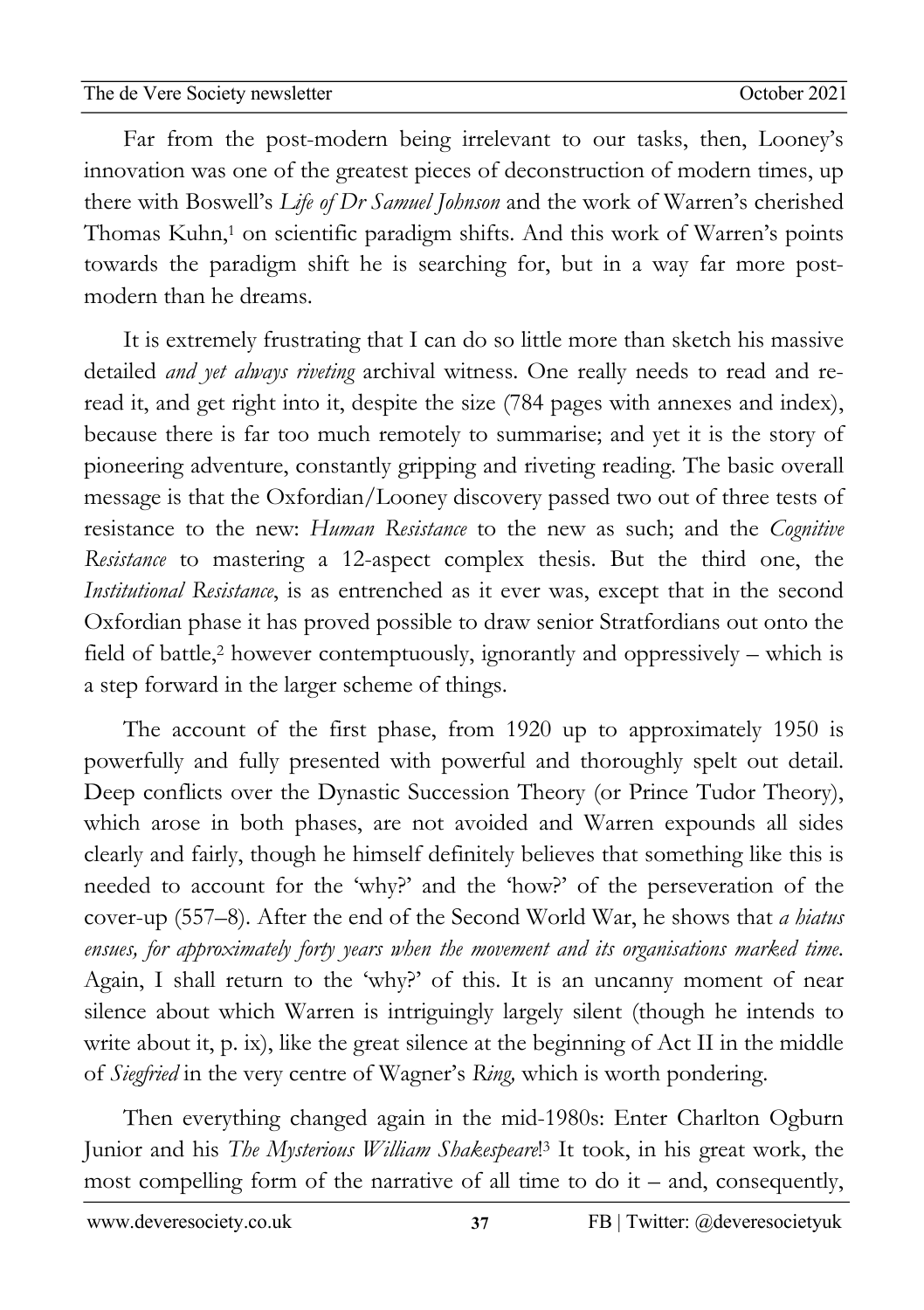02Apro even James Shapiro, by 2010, is forced to concede that the Oxfordian movement newsletzter<br>1980 - Sterne Sterne Barnett, skriuwski politik<br>1980 - Sterne Barnett, skriuwski politik is now in far more powerful institutional shape than could have been dreamt of in, say, 1970.4 *Shakespeare Revolutionized* is the first book since Charlton Ogburn Junior's, which, because it carries such passion within its extensive, lucid and gripping pages, has fully brought the Looney revolution to life for me, and has given me a sense of the *uncanny* potency of the great author and human being he has resurrected. For it was and is indeed a *resurrection*. But I am left in part frustrated, even so. Why?

Despite Warren's reservations about what is something of a caricature of the post-modern stance and attitude, it is post-modernism which comes nearest to giving an account of the whole legend-hungry situation. But Warren makes it *the major culprit* for the truth-displacement, and evokes it disparagingly thus:

To state it clearly, when the so-called "death of the author" is discussed, the death of literary criticism is necessarily implied. Consideration of works of literature as works of art important in themselves – the approach of literary connoisseurs – has little place in this methodology and has largely ended within academia. Gone is any sense that literature has anything meaningful to say about the deeper aspects of life.

The Humanistic tradition in literary criticism has come close to vanishing from English literature programs and journals …

In sum, the Humanistic tradition, in place for centuries before Looney identified Edward de Vere as Shakespeare, was supplanted twice. It was first replaced by a method in which an author is seen as an outmoded "construct" to be by-passed in favor of cultural forces which determine the content of literary works. That entire field of literary studies itself was then subsumed under the field of Cultural Studies. The Cultural Studies approach to the study of literature which dominates "Departments of Literature" today is not one in which academic study of the Shakespeare authorship question can easily take place. (592)

Following the Second World War, Oxfordianism became becalmed and almost died, paralysed almost like the *Marie Celeste* becalmed near by the Azores. Meantime, in the thick of a war for survival, British Psychoanalysis nevertheless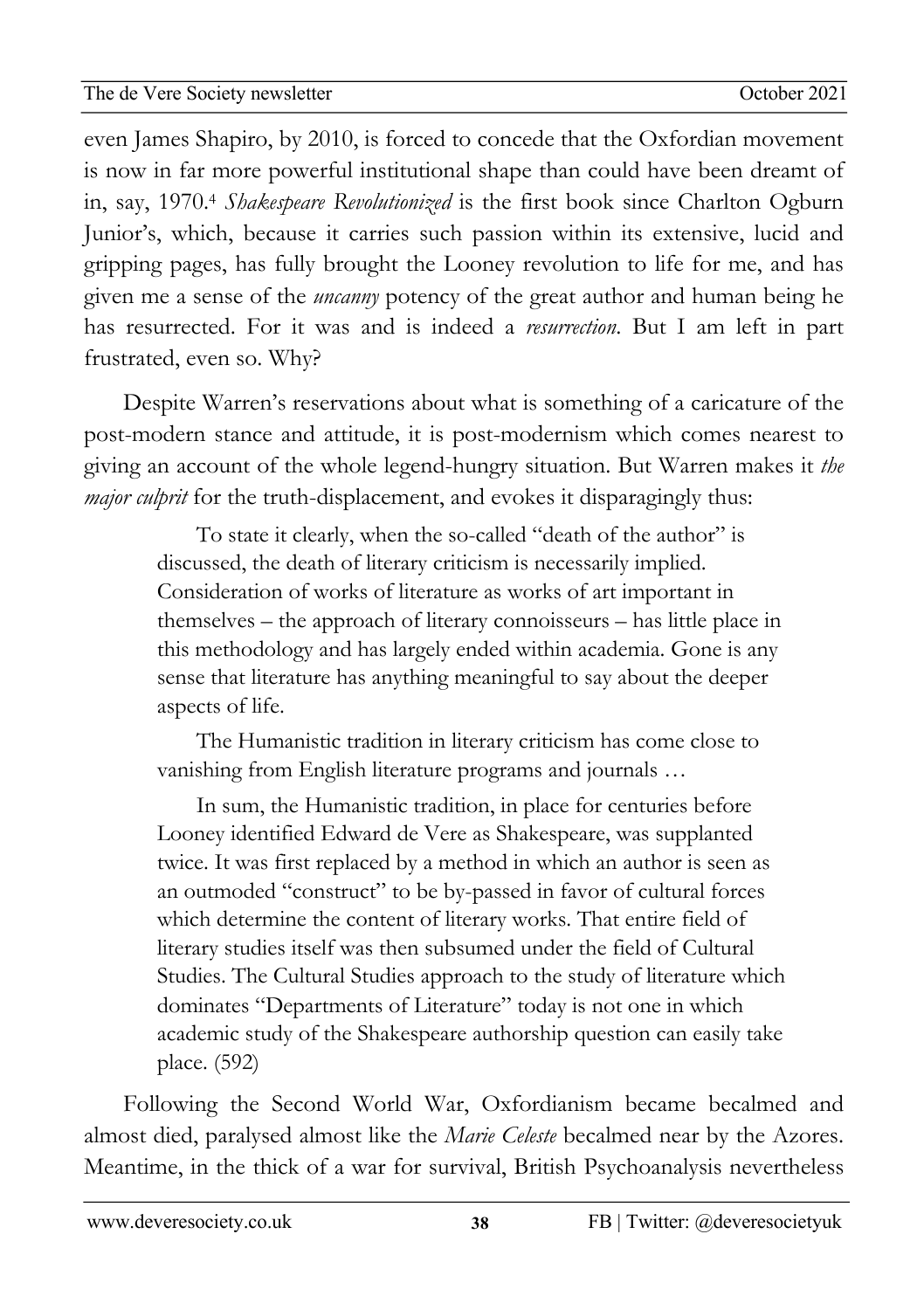02Apro had its 'Controversial Discussions' from 1941 to 1945,<sup>5</sup> and emerged renewed, as newsletzter<br>1980 - Sterne Sterne Barnett, skriuwski politik<br>1980 - Sterne Barnett, skriuwski politik did American Psychoanalysis in the same period. The conflicts over Dynastic Succession/Prince Tudor Theory in the Oxfordian movement may have felt ferocious to those engaged in them, but there was nothing as fundamental and cataclysmic as what happened within psychoanalysis. What would Freud have thought had he been able to read Warren's book? The essence of the felt danger of Freud's attitude towards Shakespeare's identification is reflected in the urgent request of his biographer, Ernest Jones,<sup>6</sup> that while in exile in England he refrain from mentioning Oxford as Shakespeare, for fear of irreparable damage to psychoanalysis in that country.

During the 20th century also, what Boswell did for Johnson was supplemented by what Boswell and Coleridge, by proxy, did for themselves – during the time of the rise, the near demise and the rise again of the Oxfordian movement – at the masterly archival hands of Colonel Isham, the *Boswell Journals,7* Katherine Coburn, the *Coleridge Notebooks,8* and John Livingstone Lowes' *The Road to Zanadu.*<sup>9</sup> Those journals and notebooks existed, in great profusion, and had been *hidden*, respectively, for roughly 150 and 100 years. Though they were legendary/mythic, and each very flawed and tragic, *they existed*, and there was some clear sense of what they were. Part of the problem with the Oxfordian legacy is, so to speak, *to make it exist*, to take it out of the realm of something that has an element of shadow boxing.

James Warren is indeed such an archival masterly hand and genius, up there with Isham and Coburn, but it is not clear whether the legend he is resurrecting is that of Looney or that of Edward de Vere. And the voice creating the legend is arguably not that of Looney or that of Edward de Vere, but now that of James Warren. As Myth and Legend, James Warren is, in many ways, Enlightenment man in person, seeking the Truth, very much following Looney, in speaking on behalf of a modern 'Positive' or 'Critical' epoch of awareness.

Ogburn writes words that resound like the bell of the Great Gate of Kiev in Mussorgsky (c.f. Warren, p. vii): 'Given the towering place of Shakespeare in our culture, it would be utterly incredible, if we did not know it to be so, that the most fundamental question should arise about him. Who was he?'3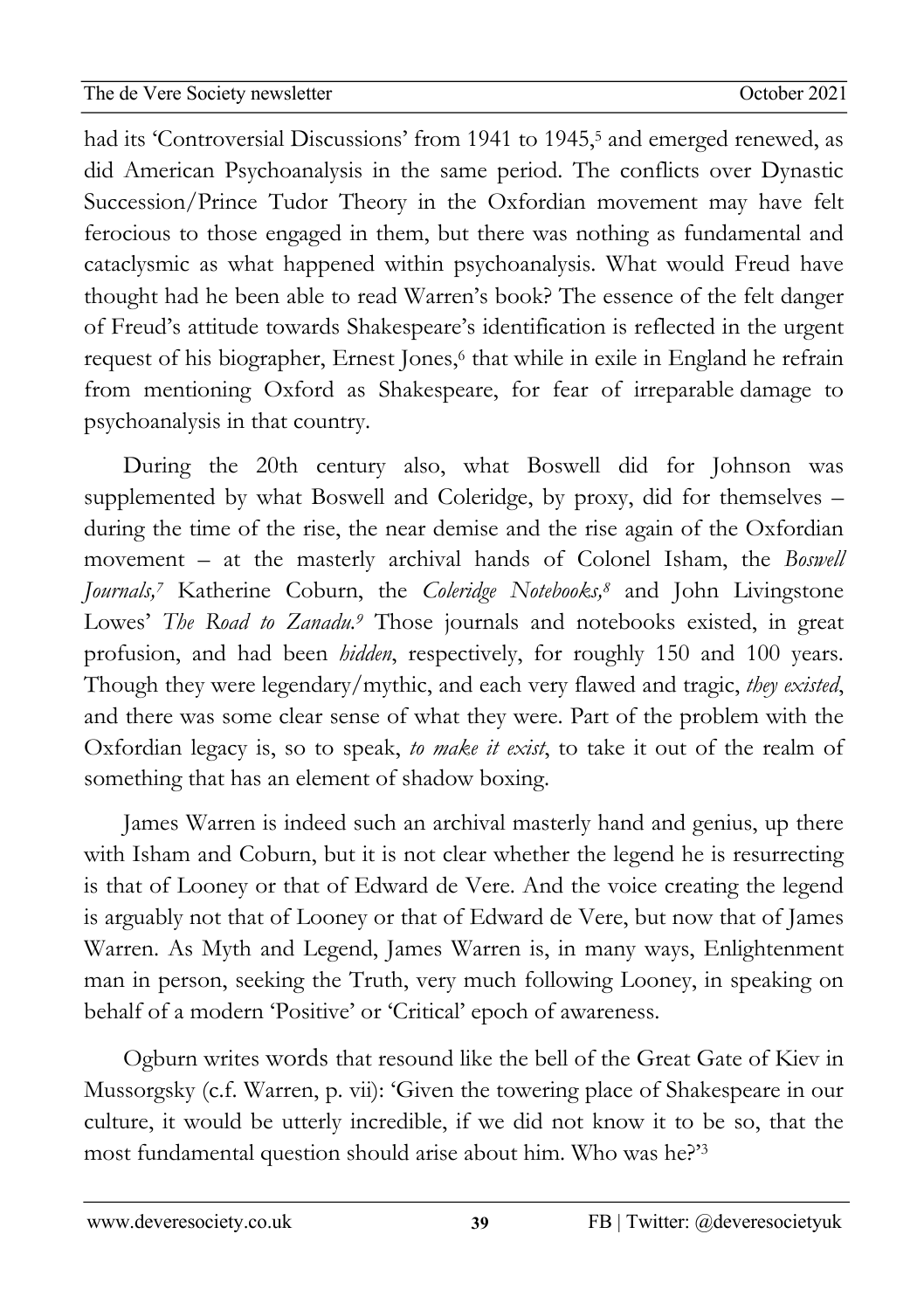02Apro Now, one becomes aware, from Warren's opening pages, of the paradox newsletzter<br>1980 - Sterne Sterne Barnett, skriuwski politik<br>1980 - Sterne Barnett, skriuwski politik that his Legend and Myth is – the Truth. With a Capital 'T'. And in this he is paralleling Looney:

In 1920 a bombshell exploded over Shakespeare Studies from which it has yet to recover: a bombshell in the form of J. Thomas Looney's "Shakespeare" Identified – so powerful that even a hundred years later orthodox Shakespeare scholars haven't yet found a credible way of responding to its thesis ...

The bombshell's power came not from its presentation of doubts about authorship by the man from Stratford but from its identification, for the first time, of a credible candidate for authorship. Its power came from the multifaceted range of evidence Looney presented … (1).

In the light of the Oxfordian recognition, the Stratfordian narrative dwindles and shrivels in our imaginations, like Lewis Carroll's Red Queen, into total – but *total!* – impossibility. But the problem, arguably, then becomes so absurd, so post-modern in its absurdity, that willy-nilly, normal calculations of what is a reasonable expression of Enlightenment-type assumptions go out of the window: 400 years and counting, after all! Is Shakespeare dead? What on earth, as Ogburn implied, is this enigma?

This is the paradoxical situation, *taking Truth itself as the Legend or Myth*. I am not, of course, saying that Warren is not committed to truthfulness as such; indeed, his own intense passion for truth and justice is such that, if anyone can do it, he can. At the same time, he emphasises throughout the book that the Institutional Resistance and power situation of the opposition from Academia remains immunised against recognition of the alternative narrative, which he correctly, I believe, surmises has *partly* led to a corruption of criteria and values in Academia. It is dangerous to look at this too much through the Oxfordian lens. It is not *all* Shakespeare Authorship Institutional pressure. 'English', as Warren knows (9–11), had quarrels of its own. The F. R. Leavis-inspired (Leavis's own doctorate was in History) *Scrutiny* journal and movement,10 which ran for over 20 years at Cambridge, was fiercely opposed to the Academic Establishment there, but never, so far as I know, questioned the Stratfordian attribution.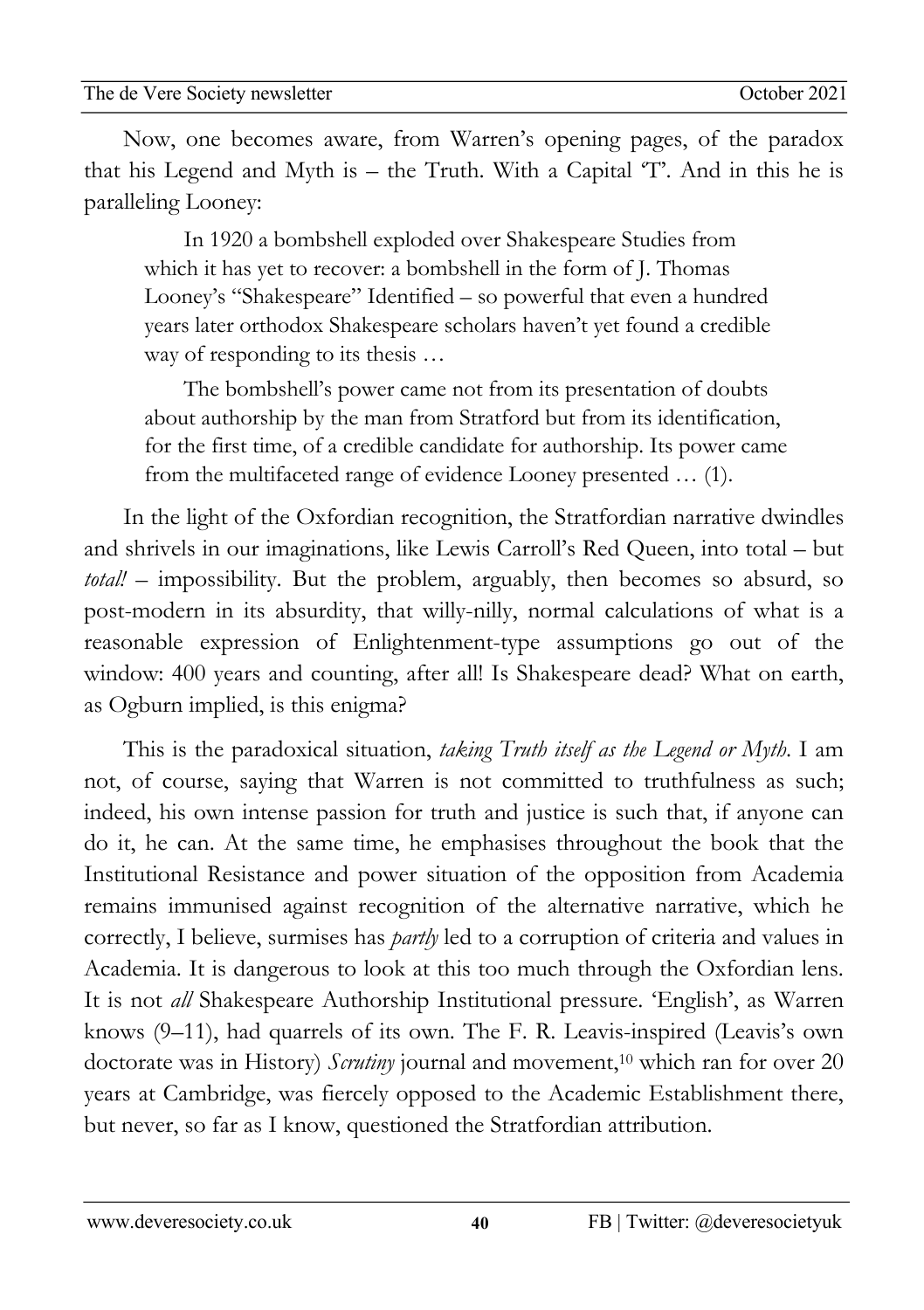02Apro Leavis's use of the Coleridgean formula: 'nothing can permanently please, newsletzter<br>1980 - Sterne Sterne Barnett, skriuwski politik<br>1980 - Sterne Barnett, skriuwski politik which does not contain in itself the reason why it is so, and not otherwise',<sup>11</sup> in striking a balance between internal and external textual values, is a model of Humanistic Critical Values in Warren's terms. And Leavis fought a fraught battle with F. C. Bateson, including some of the most masterly 'close reading' ever penned, of Andrew Marvell's *Dialogue Between the Soul and Body* over the splitting off of what came to be called 'Cultural Studies',12 as Warren rightly notes (591). But though Warren is fierce in his hostility to some versions of post-modernism, such as: 'To state it clearly, when the so-called "death of the author" is discussed, the death of literary criticism is necessarily implied.' (592) he does not do justice to this whole discussion; and for me, to significant detriment of the potency of this book for the Oxfordian movement, it is the weakest and most contradictory part of his book. There is a debate here that Warren is not recognising and which, indeed, vitiates his and the Oxfordian case, as I have attempted to point out before.13

William Leahy, in 'Two Households both alike in Dignity' in the February 2007 *DVS Newsletter* (4–11), is quoted with approval by Warren, with the key passage here I have put in italics:

Most Stratfordians in academia either believe that the man from Stratford was the author or they have not investigated the issue. As Leahy saw, they are not adamantly opposed to consideration of the authorship question; it simply isn't on their radar. Absorbed in work focused "*upon the texts and their contexts rather than on the life of the author*", they "are not fully aware of the problem of tying Shakespeare the man to Shakespeare the texts … The majority do not concern themselves with the problem of attribution … They are currently dismissive of the Question, but not necessarily for all time … (6)." (663)

There are contradictions in this concept of context. Why does Leahy assume that 'the life' or 'the man' is not part of the 'context'? Presumably because this relates to the wider 'context' *purely in the text itself*? But what is 'the pure text itself'? What is the 'wider context' in the case of a text like Dickens's *Little Dorrit*, which refers to the actual Marshalsea prison? Are there two Marshalseas: – a typical post-modern point of course – one fictional and one factual? Is not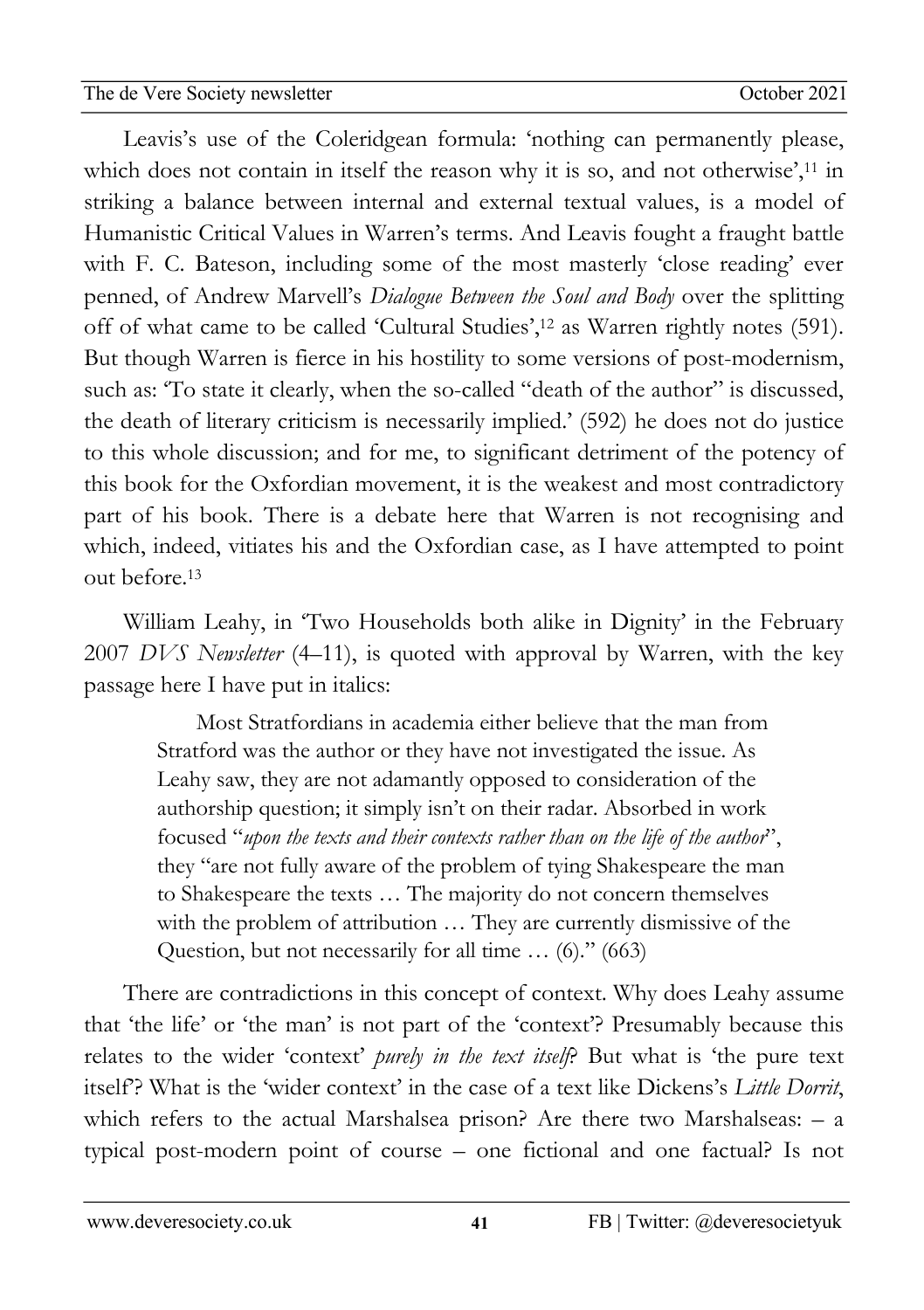02Apro Leahy here casually embracing the same dichotomy and cognitive schism Warren newsletzter<br>1980 - Sterne Sterne Barnett, skriuwski politik<br>1980 - Sterne Barnett, skriuwski politik has rightly castigated in the context of 'Cultural Studies'?

If we bog down in such issues and fight, with Anthony Nuttall, a chivalric battle on behalf of a classical concept of biographical-historical mimesis in literature,14 are we not playing the same game as our opponents? We need to look at the whole thing in a larger context, yet still a relevant one. So, I am wondering whether, Bunyan-like, Warren is turning 'Truth' itself into legend in a way, indeed in a post-modern way, although to be sure also a very Oxfordian way, despite himself. Warren attaches great importance (p. 638 passim) to the admirably engaging work of the American popular Aristotelian–Thomist philosopher, and Oxfordian, Mortimer J. Adler.15 Adler says we must return to the beginning and avoid the initial mistake, and Warren summarises him as also communicating the following view about Truth:

The concept was considered under a slightly different name, 'the unity of truth', by philosopher Mortimer J. Adler, who observed that "In the history of Western thought there are only two major theories of truth." One is the Correspondence Theory, which states that there is a reality independent of the mind, and that truth or knowledge exists in the mind when an idea agrees with, conforms or corresponds to, that independent reality. The other is the Coherence Theory, which states that assertions about an external reality must be consistent with one another. (637)

Adler's work reads – to me as a wizened old Derridean – to be philosophically quite innocent and, whilst in his discussion of philosophical mistakes he avoids the pure emphasis on sense experience of the great Enlightenment thinkers, Locke, Berkeley and Hume; yet, with his emphasis on Correspondence and Coherence, he in no way avoids the assumptions of objectification and objecthood, which cause that emphasis in the first place.

This is a classical concept of Truth, reinforcing my earlier points. The deeper, more tragic, vision of post-Nietzschean post-modernism, compels us, for deep reasons to do with the movements of historicity in our civilisation, to take account also of *pragmatic* conceptions of truth, and of the Greek conception of truth as *unconcealment*, *aletheia.* The coalescence of these is arguably also the conception of truth itself as *enactive*.16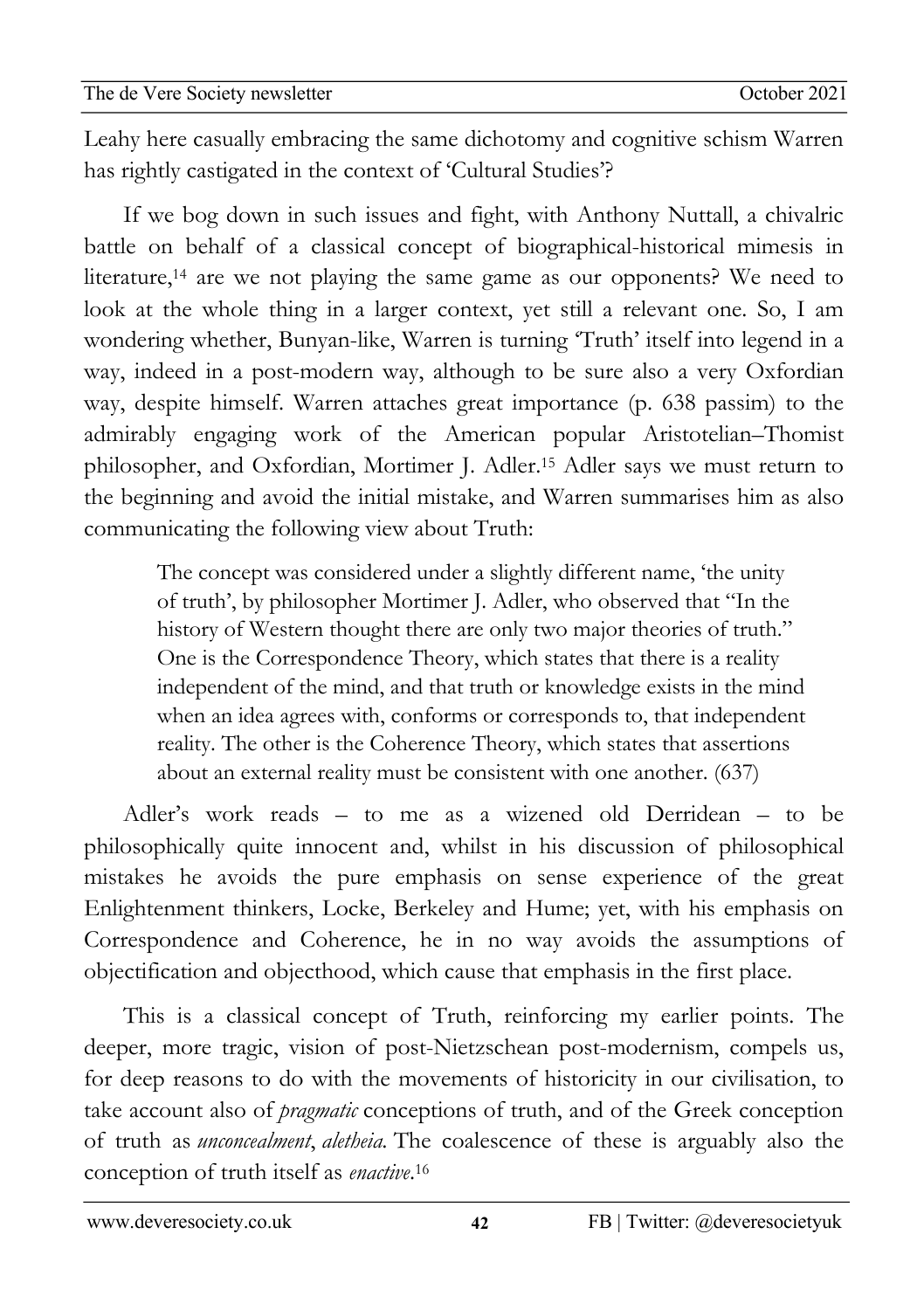02Apro As the great master of verse which approximates to the condition of music, newsletzter<br>1980 - Sterne Sterne Barnett, skriuwski politik<br>1980 - Sterne Barnett, skriuwski politik which was core to Nietzsche's understanding of tragedy,<sup>17</sup> Shakespeare is preeminently the great enactive author, and in him, virtually always, he is *doing* what he is *talking about*, in the deepest depths of his writing. If there is to be a solution to the unsolved epistemic puzzle of correspondence and representation, which Adler actually leaves completely untouched, except for a reaffirmation of common sense in a Thomist accent, it has somehow to lie in the recognitions of forms of reflexive awareness which are not merely 'about' something other, but which livingly *are* what they are *about*.

 Can the Oxfordian movement become fully real if in some way it does not become part of a true war? Is 'the battle for Truth' enough? Was the refought war over Dynastic Succession/Prince Tudor Theory enough or, despite the war over what Nina Green (discussions on private email list) called 'tabloid theories', was it in reality too parochial to meet our needs?

Warren offers resourceful suggestions regarding how better to confront Stratfordians with their fallacies and engage in discussions. But some of these, whether we like it or not, may be impossible for them to respond to, for a hundred institutional reasons, such as the challenge to sue us for damages for declaring them fraudulent in their Birthplace Trust advertising. Is there no better way to entice the Stratfordian Fox to throw the Oxfordian Boar-Rabbit into the briar patch? Do we not need a long war – and not such a cold one – with Stratford? How could we achieve that?

Most Oxfordian work on the Shakespeare works is by way of exposing historical and biographical allusions, which is all very well, but there is little actual genuine, as Warren would say, Humanistic Literary Criticism. The Stratfordian galleons and the Oxfordian men-of-war sail right past one another. Do we not need to steal some of their clothes? A shallow post-modernism may indeed be relativistic and solipsistic, but its deepest expressions are not, not even in Nietzsche, despite some of the things he says.

We are indebted to James Warren's great and indispensable work for two things in particular: first that Oxfordian writing *needs to wear the mantle of myth and legend as well as Truth –* perhaps despite himself, James Warren's work reminds us